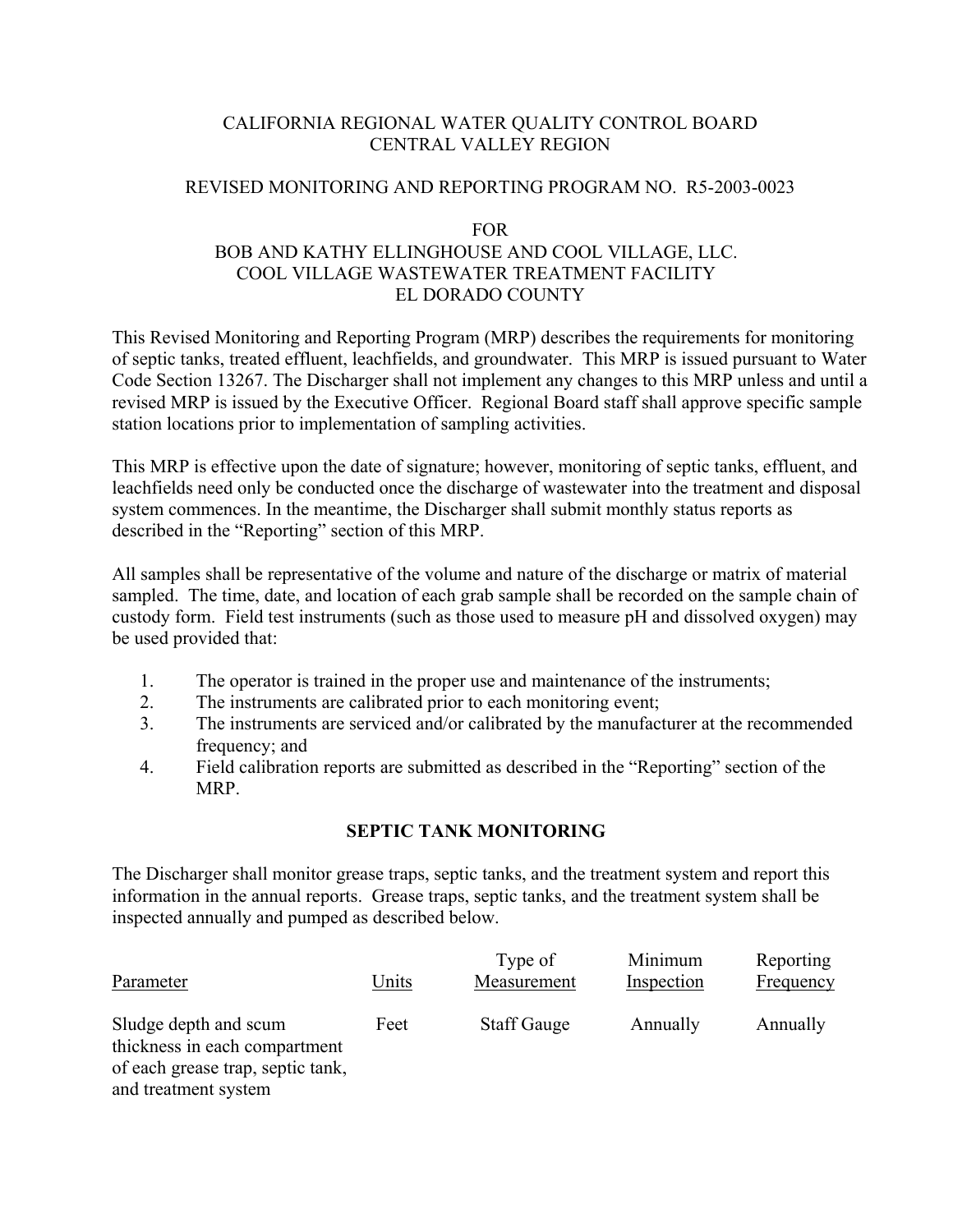#### REVISED MONITORING AND REPORTING PROGRAM NO. R5- 2005-0023 -2- BOB AND KATHY ELLINGHOUSE AND COOL VILLAGE, LLC. COOL VILLAGE WASTEWATER TREATMENT FACILITY EL DORADO COUNTY

| Distance between bottom of<br>scum layer and bottom of<br>outlet device | Inches | <b>Staff Gauge</b> | Annually | Annually |
|-------------------------------------------------------------------------|--------|--------------------|----------|----------|
| Distance between top of<br>sludge layer and bottom of<br>outlet device  | Inches | <b>Staff Gauge</b> | Annually | Annually |

Grease traps, septic tanks, and the treatment system shall be pumped when any one of the following conditions exist or may occur before the next inspection:

- a. The combined thickness of sludge and scum exceeds one-third of the tank depth of the first compartment; or,
- b. The scum layer is within three inches of the outlet device; or,
- c. The sludge layer is within eight inches of the outlet device**.**

### **EFFLUENT MONITORING**

Wastewater effluent shall be monitored prior to discharge to the leachfield. Samples shall be collected from the leachfield dosage siphon. Grab samples are considered adequately composited to represent the wastewater. Effluent monitoring shall include, at a minimum, the following:

| Constituents                                    | Units        | <b>Type of Sample</b> | Sampling<br>Frequency | Reporting<br>Frequency |
|-------------------------------------------------|--------------|-----------------------|-----------------------|------------------------|
| Flow                                            | gpd          | Metered               | Continuous            | Monthly                |
| pH                                              | Std. units   | Grab                  | Weekly                | Monthly                |
| <b>Total Suspended Solids</b>                   | mg/l         | Grab                  | Weekly                | Monthly                |
| BOD <sub>5</sub>                                | mg/l         | Grab                  | Weekly                | Monthly                |
| <b>Total Coliform</b><br>Organisms <sup>2</sup> | $MPN/100$ ml | Grab                  | Weekly                | Monthly                |
| <b>Total Dissolved Solids</b>                   | mg/1         | Grab                  | Monthly               | Monthly                |
| Nitrates as Nitrogen                            | mg/1         | Grab                  | Monthly               | Monthly                |
| Total Kjeldahl Nitrogen                         | mg/1         | Grab                  | Monthly               | Monthly                |
| Standard Minerals <sup>3</sup>                  | mg/1         | Grab                  | Annually              | Annually               |
|                                                 |              |                       |                       |                        |

 $\sqrt[1]{\text{BOD}_5}$  denotes five-day, 20° Celsius Biochemical Oxygen Demand.

 $2^2$ Using a minimum of 15 tubes or three dilutions.

<sup>&</sup>lt;sup>3</sup> Standard Minerals shall include, at a minimum, the following elements and compounds: boron, calcium, iron, magnesium, manganese, sodium, potassium, chloride, sulfate, total alkalinity (including alkalinity series), and hardness.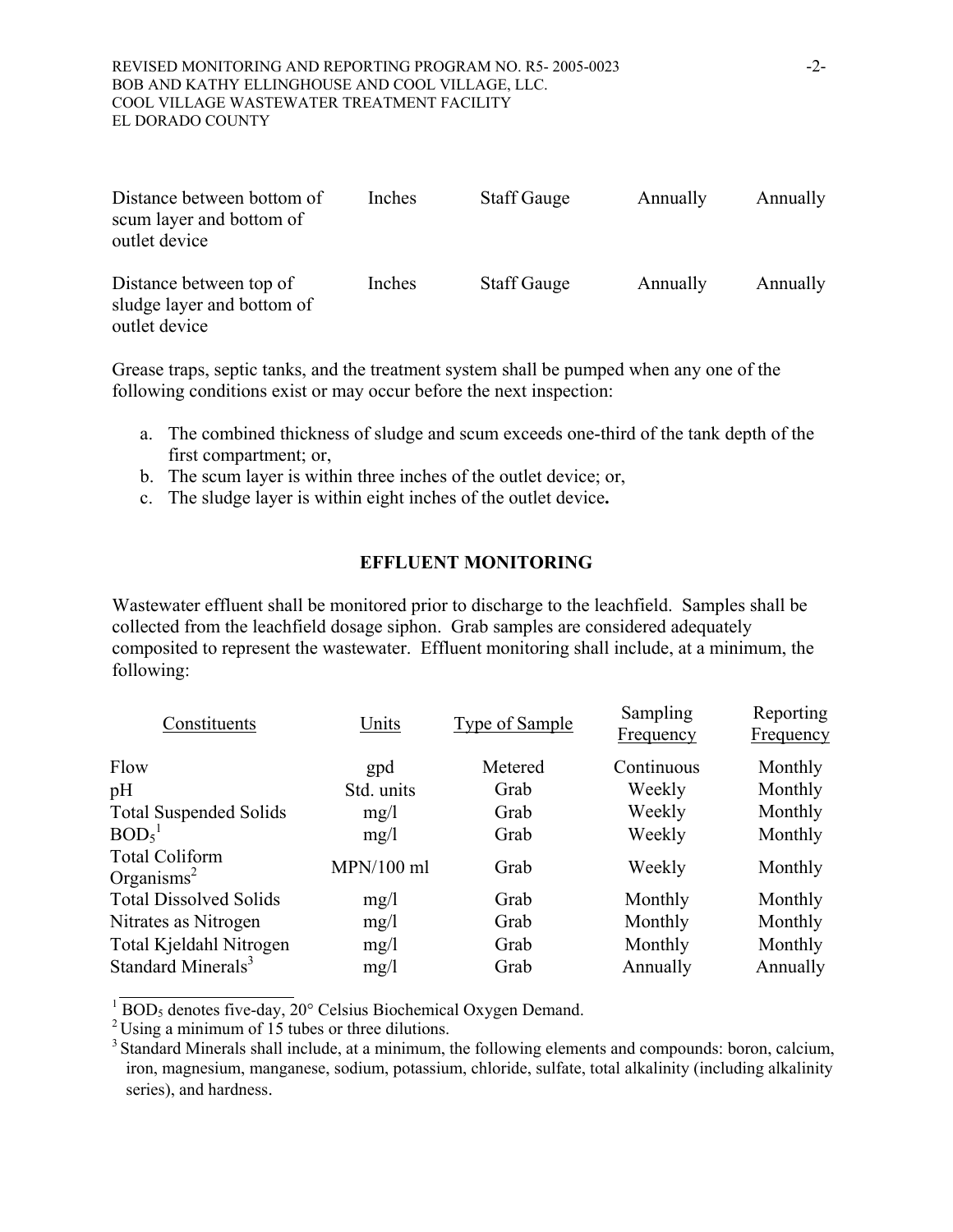### **LEACHFIELD MONITORING**

The Discharger shall conduct a visual inspection of the leachfield on a weekly basis and the results shall be included in the monthly monitoring report. Evidence of surfacing wastewater, erosion, field saturation, runoff, or the presence of nuisance conditions shall be noted in the report. If surfacing water is found, then a sample shall be collected and tested for pH, total coliform organisms, and total dissolved solids. In addition to the visual inspections, monitoring of the leachfields shall include the following:

| Constituent                                | Units        | Type of Sample | Sampling<br>Frequency | Reporting<br><b>Frequency</b> |
|--------------------------------------------|--------------|----------------|-----------------------|-------------------------------|
| Application Rate                           | Gal/acre•day | Calculated     | Monthly               | Monthly                       |
| Leachline Riser<br>Inspection <sup>2</sup> | Inches       | Measurement    | Monthly               | Monthly                       |

<sup>1</sup> The application rate for each leachfield

 $2^2$  The Discharger shall measure the depth of any wastewater in each observation port riser. The Discharger shall provide the depth of each disposal trench and the corresponding depth of soil remaining between the ponded wastewater and the surface.

# **GROUNDWATER MONITORING**

Groundwater sampling shall be conducted annually until the discharge of wastewater into the treatment and disposal system commences; once the discharge begins to occur, groundwater sampling and reporting shall occur quarterly. There are currently four groundwater monitoring wells at the facility (MW-1 through MW-4). This monitoring program applies to the four existing wells and to any new wells installed in response to the WDRs. Prior to construction of any additional wells groundwater monitoring wells, the Discharger shall submit plans and specifications to the Board for review and approval. Once installed, all new wells shall be added to the MRP, and shall be sampled and analyzed according to the schedule below.

Prior to sampling, groundwater elevations shall be measured and the wells shall be purged of at least three well volumes until pH and electrical conductivity have stabilized. Depth to groundwater shall be measured to the nearest 0.01 feet. Samples shall be collected using standard EPA methods. Groundwater monitoring shall include, at a minimum, the following:

|                                    |                        | Type of     | Sampling and Reporting |
|------------------------------------|------------------------|-------------|------------------------|
| Constituent                        | Units                  | Sample      | Frequency <sup>4</sup> |
| Depth to Groundwater               | $0.01$ Feet            | Measurement | Quarterly              |
| Groundwater Elevation <sup>1</sup> | $0.01$ Feet            | Calculated  | Quarterly              |
| Gradient                           | Feet/Feet              | Calculated  | Quarterly              |
| <b>Gradient Direction</b>          | Degrees                | Calculated  | Quarterly              |
| <b>Total Coliform Organisms</b>    | MPN/100ml <sup>2</sup> | Grab        | Quarterly              |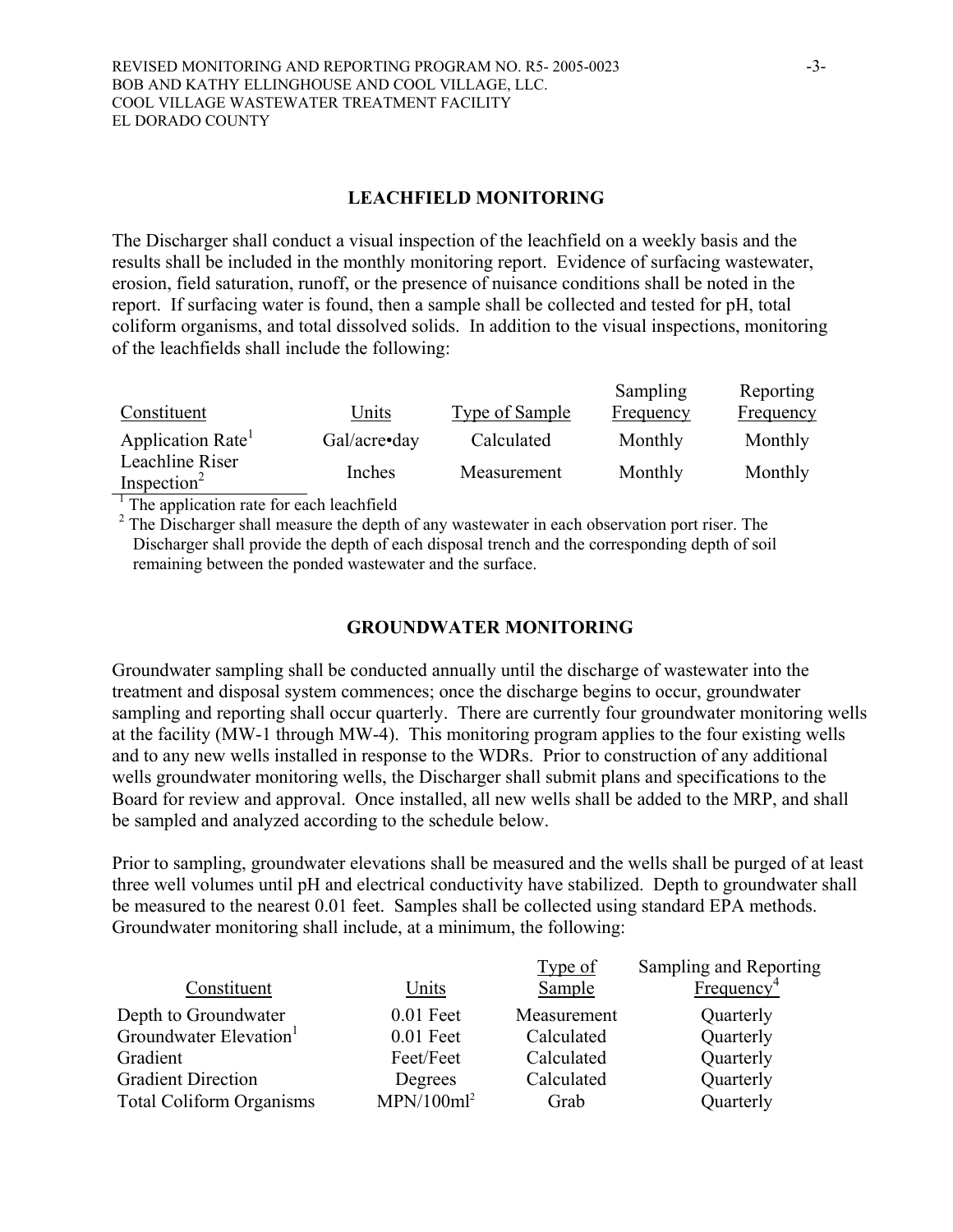| pH                             | <b>Standard Units</b> | Grab | Quarterly |
|--------------------------------|-----------------------|------|-----------|
| <b>Total Dissolved Solids</b>  | mg/1                  | Grab | Quarterly |
| Nitrates as Nitrogen           | mg/1                  | Grab | Quarterly |
| Total Kjeldahl nitrogen        | mg/l                  | Grab | Quarterly |
| Standard Minerals <sup>3</sup> | mg/l                  | Grab | Annually  |

<sup>1</sup> Groundwater elevation shall be based on depth-to-water using a surveyed measuring point elevation on the well and a surveyed reference elevation. 2 Using a minimum of 15 tubes or three dilutions

<sup>3</sup> Standard Minerals shall include, at a minimum, the following elements and compounds: boron, calcium, iron, magnesium, manganese, sodium, potassium, chloride, sulfate, total alkalinity (including alkalinity series), and

hardness. 4 Sampling and Reporting may be conducted annually until the discharge of wastewater commences at the WWTF. Once the discharge to the WWTF occurs, sampling and reporting shall occur quarterly.

#### **WATER SUPPLY MONITORING**

A sampling station shall be established where a representative sample of the municipal water supply can be obtained. Water supply monitoring shall include at least the following for each water source used during the previous year. As an alternative to annual water supply monitoring, the Discharger may submit results of the most current DHS water supply monitoring data.

|                                |       | Sampling         | Reporting |
|--------------------------------|-------|------------------|-----------|
| Constituents                   | Units | <b>Frequency</b> | Frequency |
| <b>Total Dissolved Solids</b>  | mg/L  | Annually         | Annually  |
| Standard Minerals <sup>1</sup> | mg/L  | Annually         | Annually  |

<sup>1</sup> Standard Minerals shall include, at a minimum, the following elements/compounds boron, calcium, iron, magnesium, manganese, sodium, potassium, chloride, sulfate, total alkalinity (including alkalinity series), and hardness.

#### **REPORTING**

In reporting monitoring data, the Discharger shall arrange the data in tabular form so that the date, sample type, and reported analytical result for each sample are readily discernible. The data shall be summarized in such a manner to clearly illustrate compliance with waste discharge requirements and spatial or temporal trends, as applicable. The results of any monitoring done more frequently than required at the locations specified in the Monitoring and Reporting Program shall be reported to the Regional Board.

As required by the California Business and Professions Code Sections 6735, 7835, and 7835.1, all Groundwater Monitoring Reports shall be prepared under the direct supervision of a Registered Engineer or Geologist and signed and stamped by the registered professional.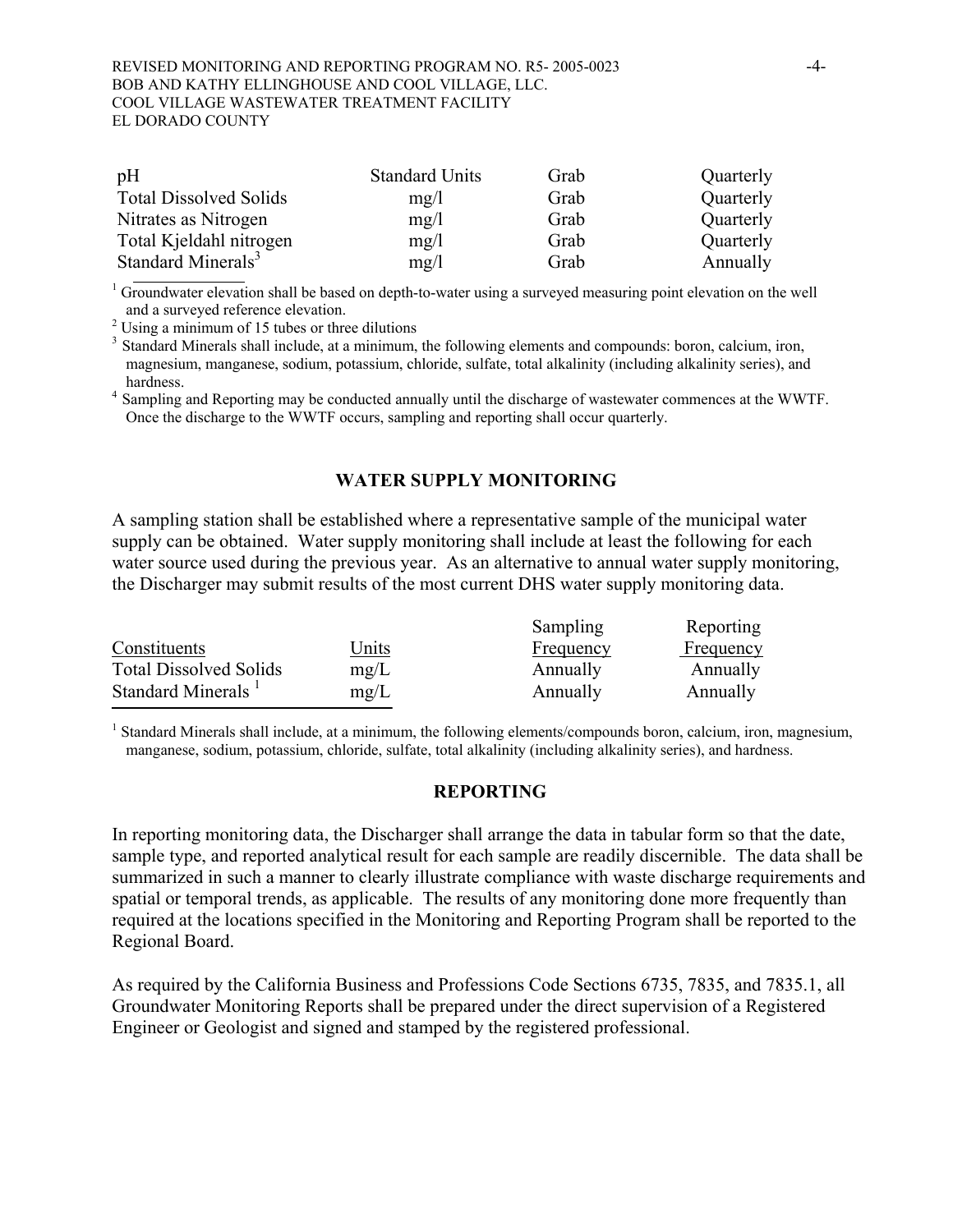### **A. Monthly Monitoring Reports**

Daily, weekly, and monthly monitoring data shall be reported in monthly monitoring reports. Monthly reports shall be submitted to the Regional Board by the **1st day of the second month following sampling** (i.e., the January Report is due by 1 March). At a minimum the reports shall include:

- 1. If the WWTF is not yet operational, then a status report shall be submitted stating that it is not yet operational and providing a timeline for anticipated start-up of the WWTF.
- 2. Once the WWTF is operational, then the report shall include the following:
	- a. Results of effluent and leachfield monitoring;
	- b. A comparison of monitoring data to the discharge specifications and an explanation of any violation of those requirements. Data shall be presented in tabular format;
	- c. If requested by staff, copies of laboratory analytical report(s);
	- d. Copies of field inspection logs; and
	- e. Date(s) on which the monitoring instruments were calibrated.

# **B. Quarterly Monitoring Reports**

Submittal of quarterly monitoring reports to the Regional Board shall recommence within three months of the WWTF beginning operation. The Discharger shall establish a quarterly sampling schedule for groundwater and effluent monitoring (for constituents that require quarterly sampling) such that samples are obtained approximately every three months. Quarterly monitoring reports shall be submitted to the Board by the **1st day of the second month after the quarter** (i.e. the January-March quarterly report is due by May 1<sup>st</sup>) each year. The Quarterly Report shall include the following:

- 1. Results of groundwater monitoring. The results of regular monthly monitoring reports for March, June, September and December may be incorporated into their corresponding quarterly monitoring report.
- 2. A narrative description of all preparatory, monitoring, sampling, and analytical testing activities for the groundwater monitoring. The narrative shall be sufficiently detailed to verify compliance with the WDRs, this MRP, and the Standard Provisions and Reporting Requirements. Field logs shall support the narrative for each well documenting depth to groundwater; parameters measured before, during, and after purging; method of purging; calculation of casing volume; and total volume of water purged.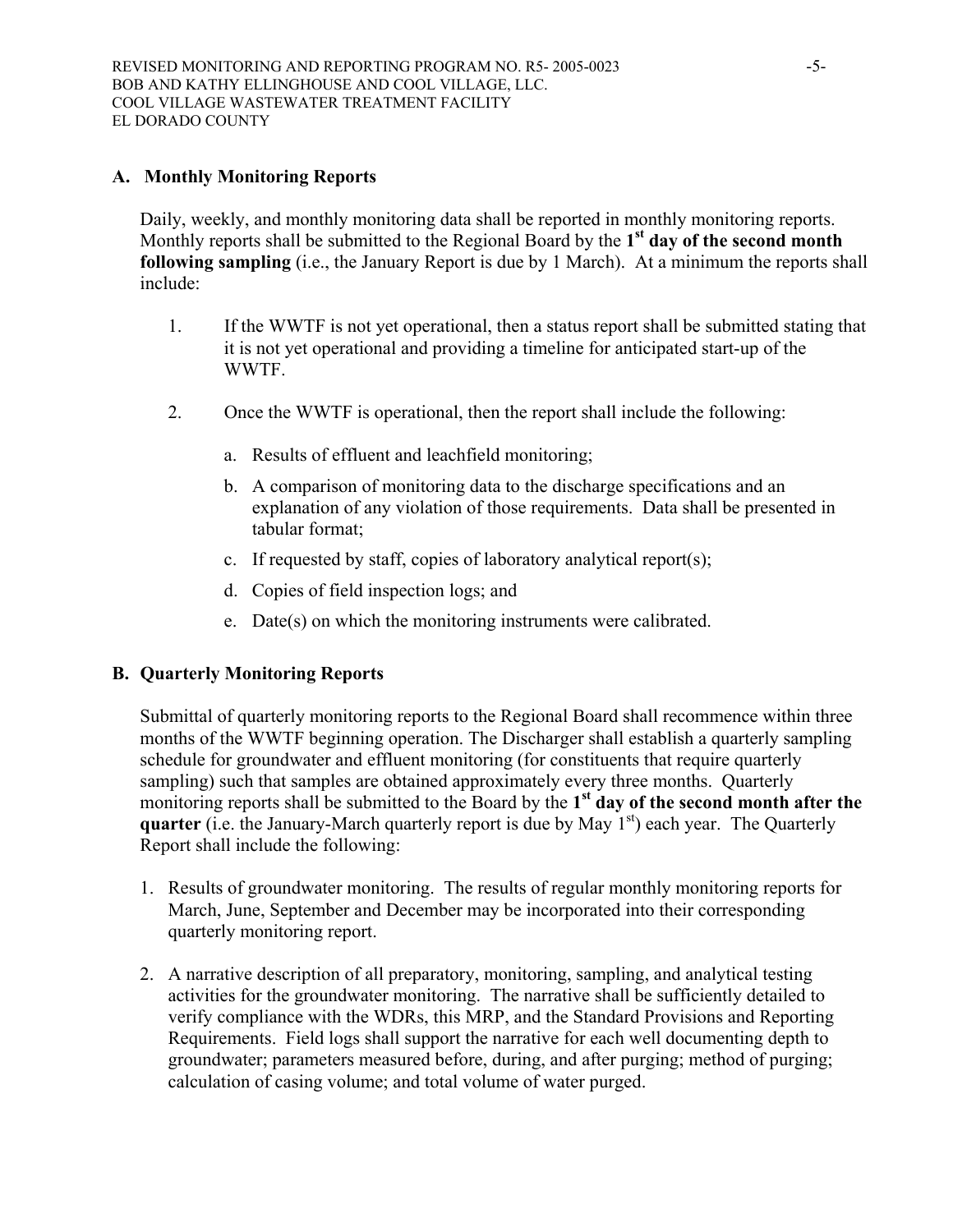- 3. Calculation of groundwater elevations, an assessment of groundwater flow direction and gradient on the date of measurement, comparison of previous flow direction and gradient data, and discussion of seasonal trends if any.
- 4. A narrative discussion of the analytical results for all media and locations monitored including spatial and temporal trends, with reference to summary data tables, graphs, and appended analytical reports (as applicable).
- 5. A comparison of monitoring data to the discharge specifications, groundwater limitations and effluent limitations, and explanation of any violation(s) of those requirements.
- 6. Summary of data tables of historic and current water table elevations and analytical results.
- 7. A scaled map showing relevant structures and features of the facility, the locations of monitoring wells and any other sampling stations, and groundwater elevation contours referenced to mean sea level datum.
- 8. Copies of laboratory analytical report(s) for groundwater monitoring.

### **C. Annual Monitoring Reports**

An Annual Report shall be prepared as the fourth quarter monitoring report. The Annual Report will include all monitoring data required in the monthly/quarterly schedule. The Annual Report shall be submitted to the Regional Board by **1 February** of each year. In addition to the data normally presented, the Annual Report shall include the following:

- 1. The contents of a regular monthly and quarterly monitoring report for the last quarter of the year.
- 2. Results of annual groundwater monitoring prior to discharge of wastewater commencing. The results shall include all information listed in the "Quarterly Monitoring Report" section above.
- 3. If requested by staff, tabular and graphical summaries of all monitoring data collected during the year.
- 4. An evaluation of the performance of the wastewater treatment system and leachfield disposal system, as well as a forecast of the flows anticipated in the next year.
- 5. An evaluation of the groundwater quality beneath the wastewater treatment facility.
- 6. A scaled map showing relevant structures and features of the facility, and the locations of monitoring and sampling points.